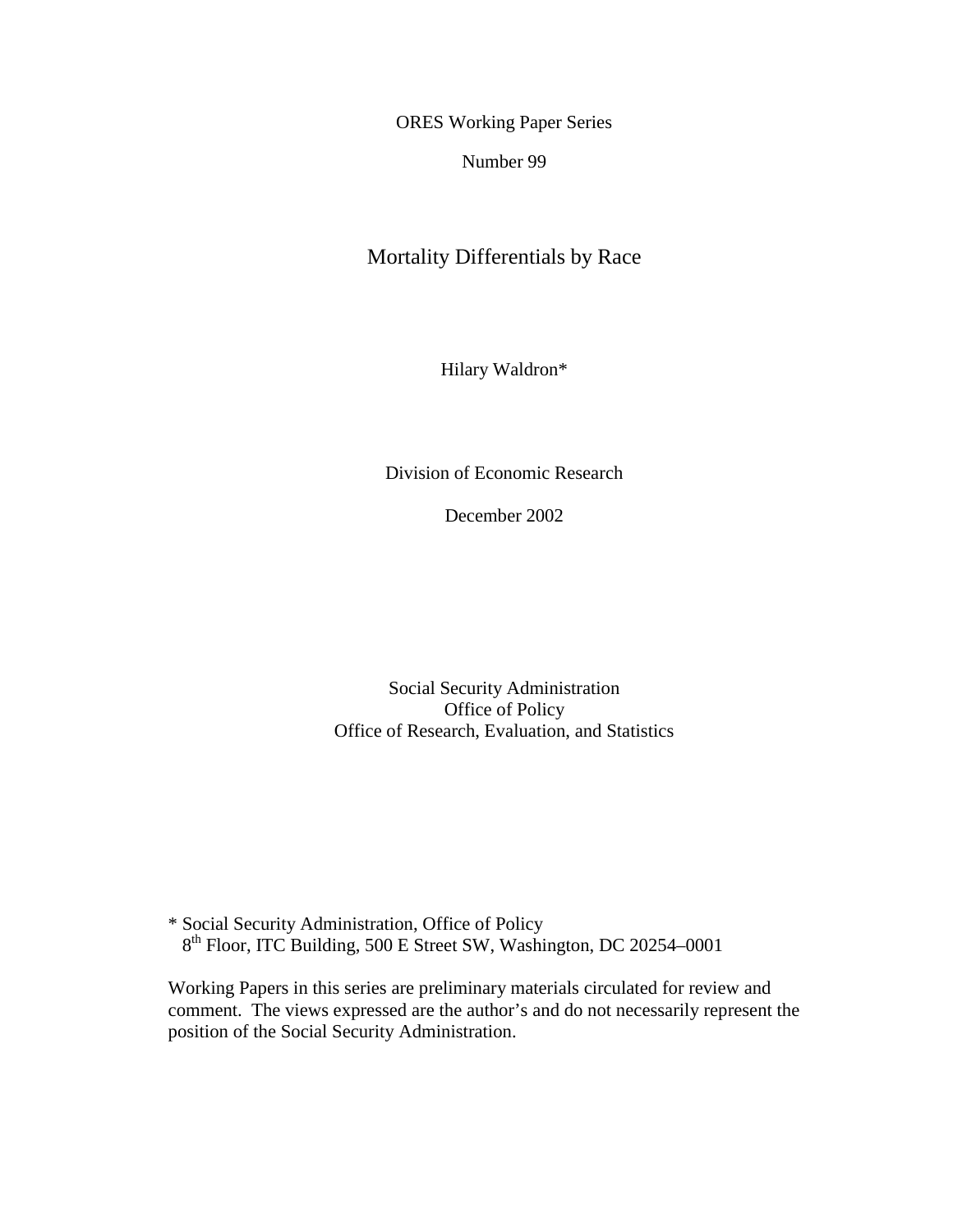### **Introduction**

In the 2001 report of the President's Commission to Strengthen Social Security, the commission states that blacks "on average have both lower incomes and shorter life expectancies than other Americans." This paper examines the extent to which the shorter life expectancies of blacks are explained by differences between their average socioeconomic status and that of other Americans.

### **Summary**

 $\overline{\phantom{a}}$  , where  $\overline{\phantom{a}}$ 

There is disagreement in the differential mortality literature over whether adverse mortality differentials by race persist after accounting for differences in socioeconomic status between blacks and whites. Some studies find that differences in life expectancy by race are reduced but are still present after controlling for socioeconomic status; other studies find that such differences are eliminated.

In part, the lack of consensus may be due to limitations of race data. The sample size of some racial groups is often small, which can cause estimates to vary widely. Categories of race and ethnicity have changed several times on surveys, complicating the study of trends over time. In addition, some studies have found that death reporting is less accurate for blacks, particularly at older ages (Elo and Preston 1994). In fact, the authors (1994, 427) conclude that "conventionally constructed African-American death rates may be seriously flawed as early as age 50."

*Acknowledgments*: The author would like to thank Susan Grad and Joyce Manchester for their helpful comments and suggestions and Bert Kestenbaum for having the foresight to update the 1973 Exact Match, without which this analysis would not be possible.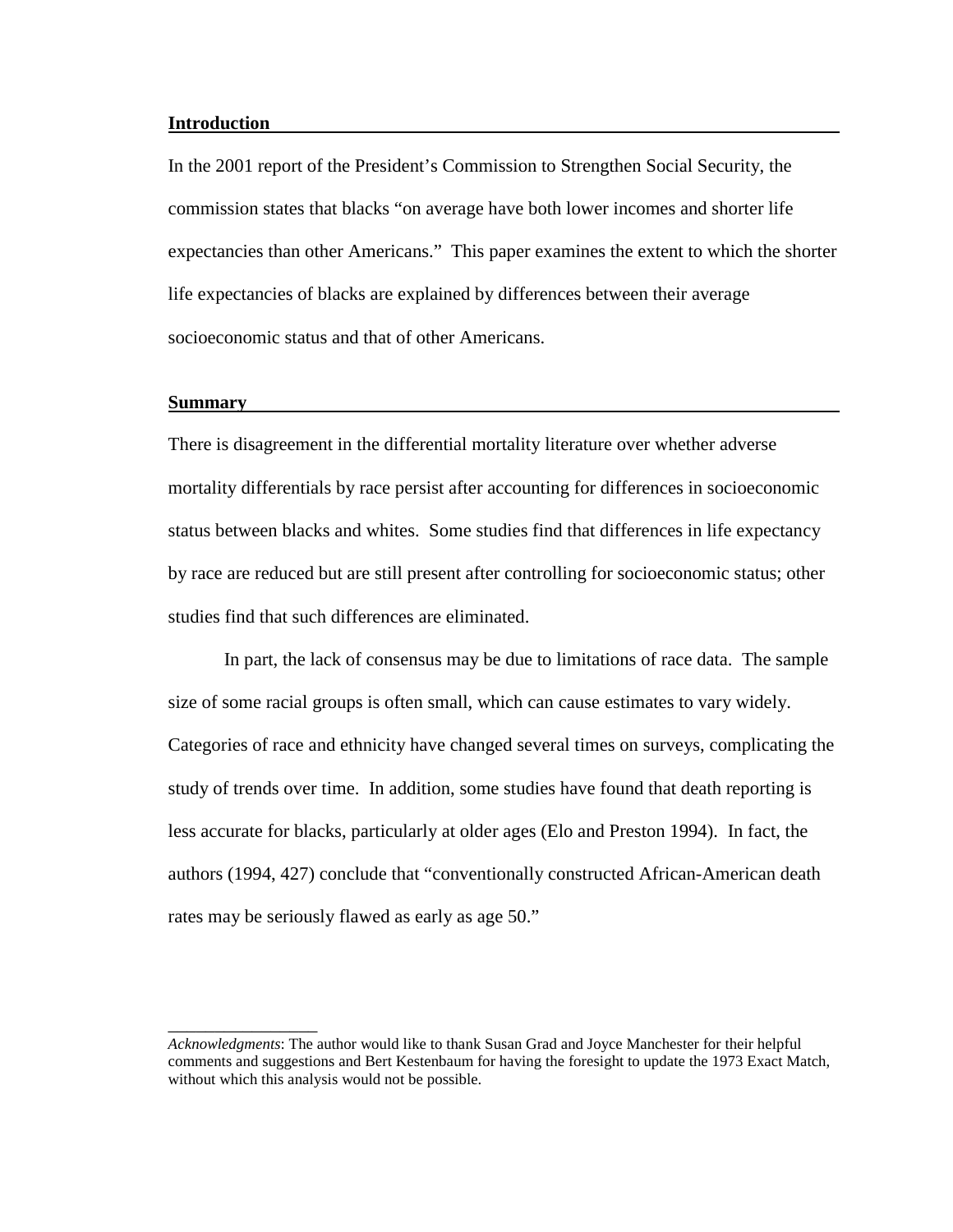Calculations of life expectancy by race are also sensitive to the age from which life expectancy is measured. Researchers have consistently found that the largest gap in black and white mortality rates occurs at young ages. In fact, several studies have found that differences in life expectancy by race—after accounting for socioeconomic status *are* present at ages 25 to 64 and *are not* present at ages 65 or older. However, it is not known how much this finding is affected by inaccurate death reporting for blacks at older ages.

Estimates in this paper for men aged 25 to 64 show that about half of the difference in risk of death between blacks and all other races was explained by education level—the measure of socioeconomic status employed. In terms of magnitude, after controlling for both race and education, the predicted odds of death for black men were 1.3 times the predicted odds of death of all other sample respondents, the predicted odds of death for men with less than 12 years of education were 2.6 times the odds of death for the college educated, and the predicted odds of death for men with 12 to 15 years of education were 1.6 times the predicted odds for the college educated. At ages 65 to 90, black men were not found to have a significantly higher risk of death than men of all other races.

### **Brief Overview of Selected Studies**

Several studies find that mortality differentials by race persist, after controlling for socioeconomic status and other variables frequently linked to mortality, but that the magnitude of those differentials is reduced. For example, when Lillard and Panis

2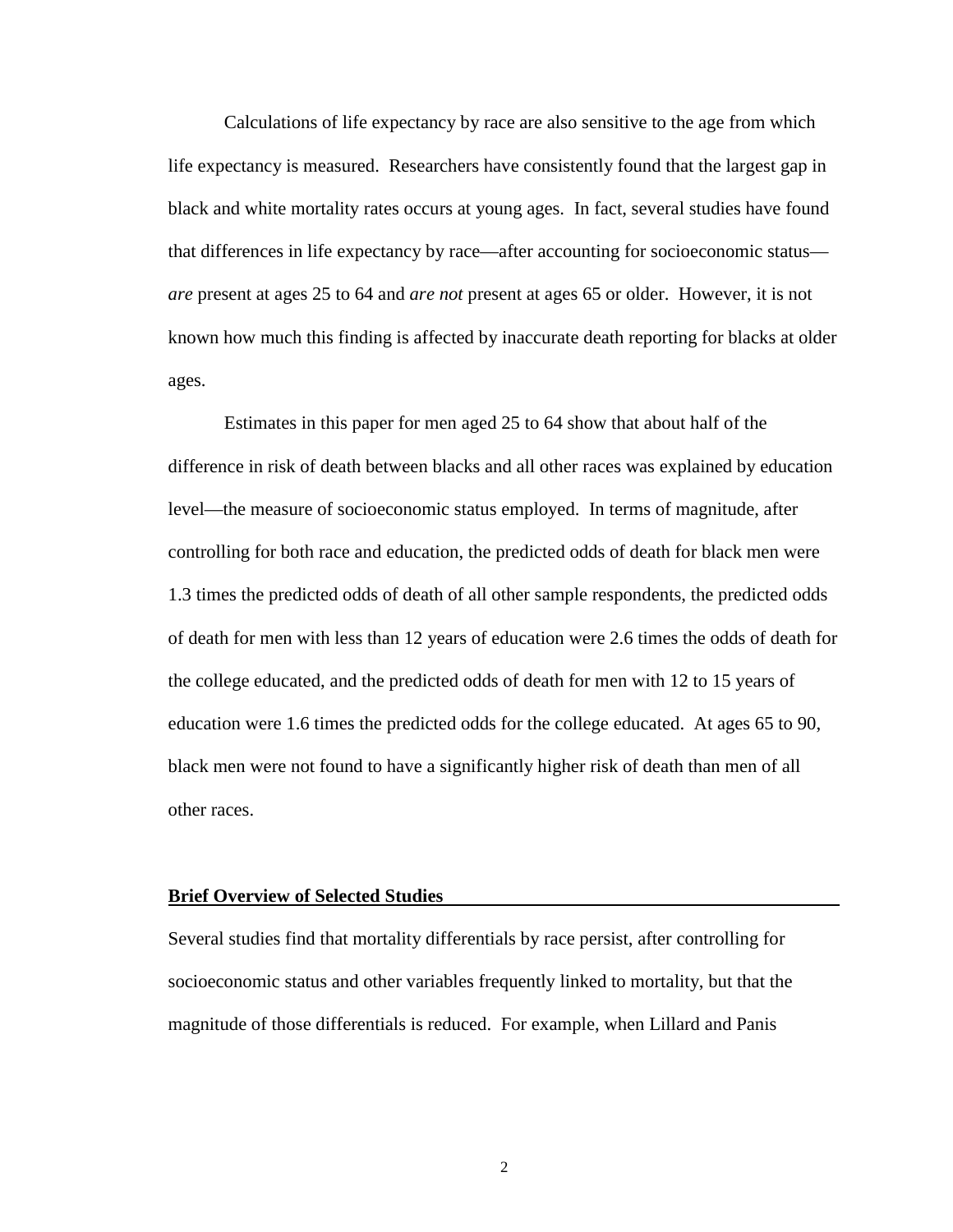(1996, 8) control for marital status and household income, the difference in expected age at death between black and white men as of their  $25<sup>th</sup>$  birthday falls from 4.4 years to 1.4 years. Elo and Preston (1996, 56) find that at ages 25 to 64, 54 percent of the higher mortality risk of black men and 39 percent of the adverse mortality risk of black women is explained by socioeconomic variables. In that study, the authors control for family income, education, marital status, household size, region of birth, and current residence. Controlling for the same factors, they do not find significant mortality differences for black men or black women aged 65 to 89. In a 1994 study, however, they find substantial age misreporting for blacks at older ages. Similarly, Sorlie, Backlund, and Keller (1995, 951) find the magnitude of mortality risk among blacks aged 25 to 44 and 45 to 64 is reduced but is still significantly higher than that of whites, after controlling for age, employment status, income, and education. The authors do not find a mortality risk differential by race for ages 65 or older—except for men and women in the "other" (nonwhite, nonblack) category who show lower mortality risk than blacks and whites. Sorlie and others (1992) find that controlling for family income reduces the adverse mortality risk by 35 percent for black men aged 25 to 44 and by 55 percent for those aged 45 to 64. They cite several studies that have found lower use of medical services by blacks, controlling for age, sex, and income (pp. 349–350). When they examine relative mortality rates for black men after adjusting for income, they find that the mortality rate of blacks relative to whites is highest at ages 30 to 40; lower, but still positive, at ages 45 to 60; and approximately equal after age 65.

On the other hand, several studies have found that controlling for socioeconomic status eliminates mortality differentials by race. For example, Menchik (1993, 435) finds

3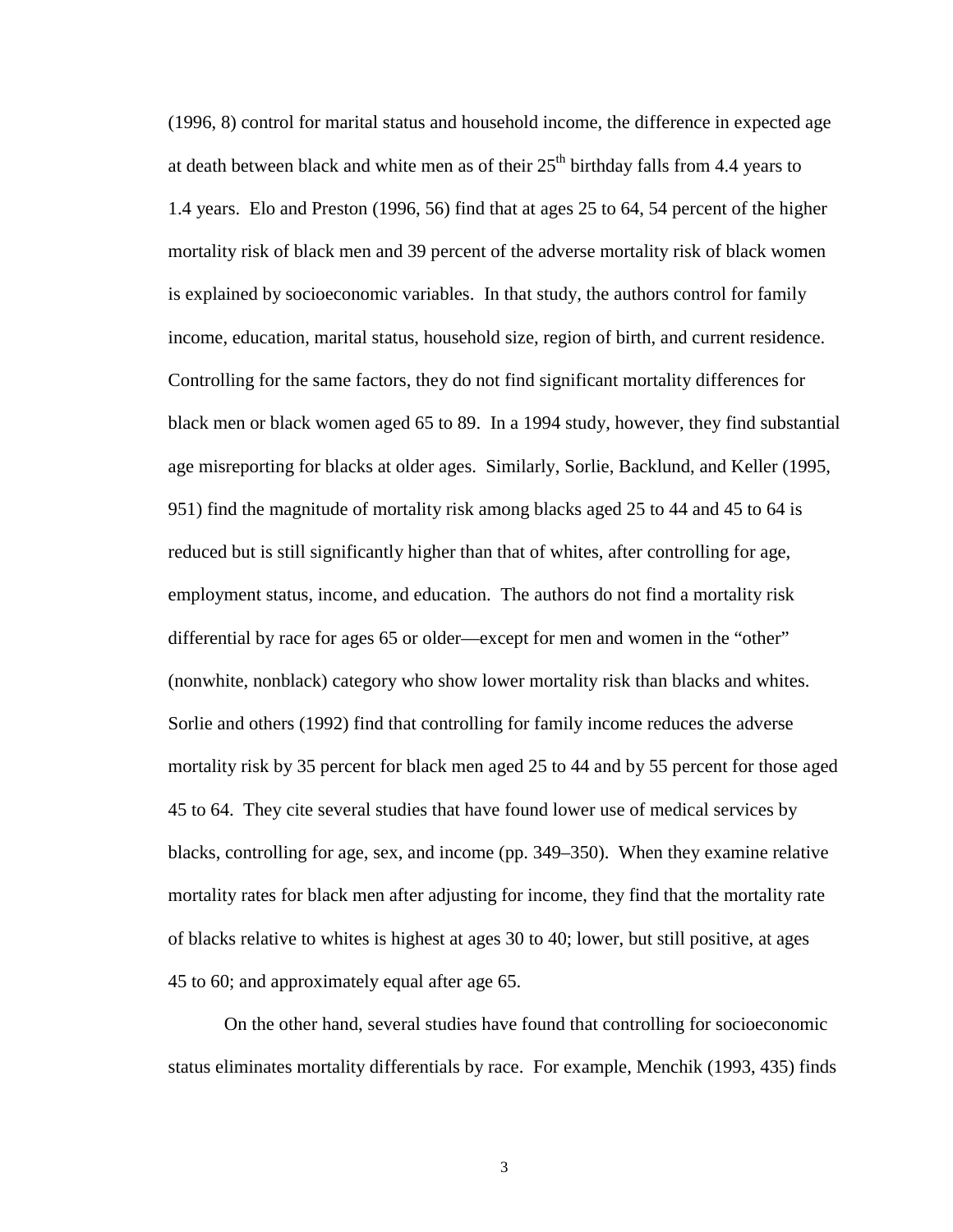that controlling for economic and environmental variables reduces by 75 percent mortality risk for black men aged 45 to 59; the race differential is no longer statistically significant but is still positive. Rogers (1992, 296) finds that controlling for age, sex, marital status, family size, and income erases differences in mortality risk between blacks and whites aged 25 or older. He also examines cause-specific mortality rates after controlling for socioeconomic variables. Rogers (1996, 297) finds that blacks have a higher probability of dying from diabetes, homicide, and infectious diseases; an equal probability of dying from circulatory disease and cancer; and a lower probability of dying from accidents, respiratory diseases, and suicide. Lillard and Panis (1998) find that black men aged 25 or older are not at higher risk of death than are white men once education, marital status, and permanent income are controlled for. McDonough and others (1997, 1481) find that the effect of being black on mortality among persons aged 45 or older disappears when controlling for income. However, they note that this result should be interpreted with caution.

## **Evidence from the 1973 Exact Match**

The 1973 Exact Match is a 1973 Current Population Survey (CPS) matched to Social Security administrative records through 1998. Deaths are observed in the administrative data from 1973 to 1997, so the 1973 Exact Match provides a fairly large sample of deaths for mortality estimates. In the 1973 Exact Match, level of education and marital status explain about half of the difference in mortality risk between blacks and all other races. Controlling for education and marital status lowers the odds of dying for blacks relative to all other races from 58 percent to 30 percent for ages 25 to 64 and from 21 percent to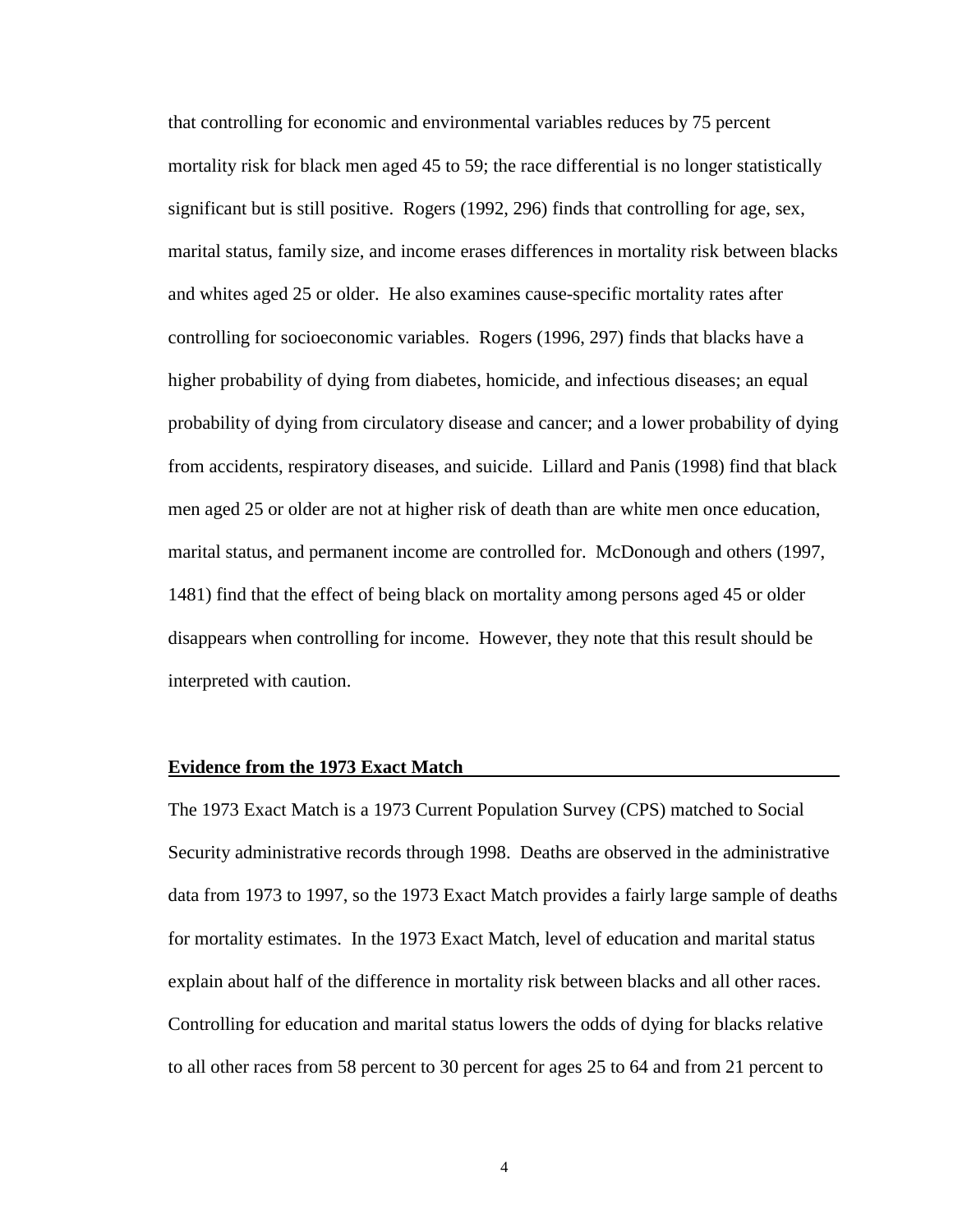9 percent for ages 65 to 90 (see Tables 1 and 2, equations 1 and 3). At ages 65 to 90, black men do not have significantly higher mortality risk than white men, after controlling for education. However, in previous research on the 1973 Exact Match using a more restrictive sample (it excluded Social Security Disability Insurance beneficiaries), the predicted odds of dying were 17 percent greater for black men than for all other men—a statistically significant result (Waldron 2001). The fact that statistical significance changes with a change in sample composition illustrates the high variance of the race variable. Note that even when race was significant at older ages, the increase in the log odds of dying for black men relative to all other men ranged from 3 percent to 32 percent, demonstrating the wide variance of the point estimate (Waldron 2001).

The difference in magnitude between race differentials and education differentials is shown in Chart 1, which depicts the odds ratio reported in Tables 1 and 2, equation 3. For men aged 25 to 64, the predicted odds of death for those with less than 12 years of education were 2.6 times the odds of death for the college educated, the predicted odds of death for those with 12 to 15 years of education were 1.6 times the odds of death of the college educated, and the predicted odds of death for blacks were 1.3 times the odds of all other sample respondents. The magnitude of mortality differentials is lowered at older ages. Among all men aged 65 to 90, the predicted odds of death for those with less than 12 years of education were 1.6 times the odds for the college educated, the predicted odds of death for those with 12 to 15 years of education were 1.3 times the odds for the college educated, and the predicated odds of death for blacks were 1.1 times the predicted odds of death for all other sample respondents (but not significantly so). Note that for men aged 25 to 64, the lower bound of the odds ratio for being black is 1.1 and the lower

5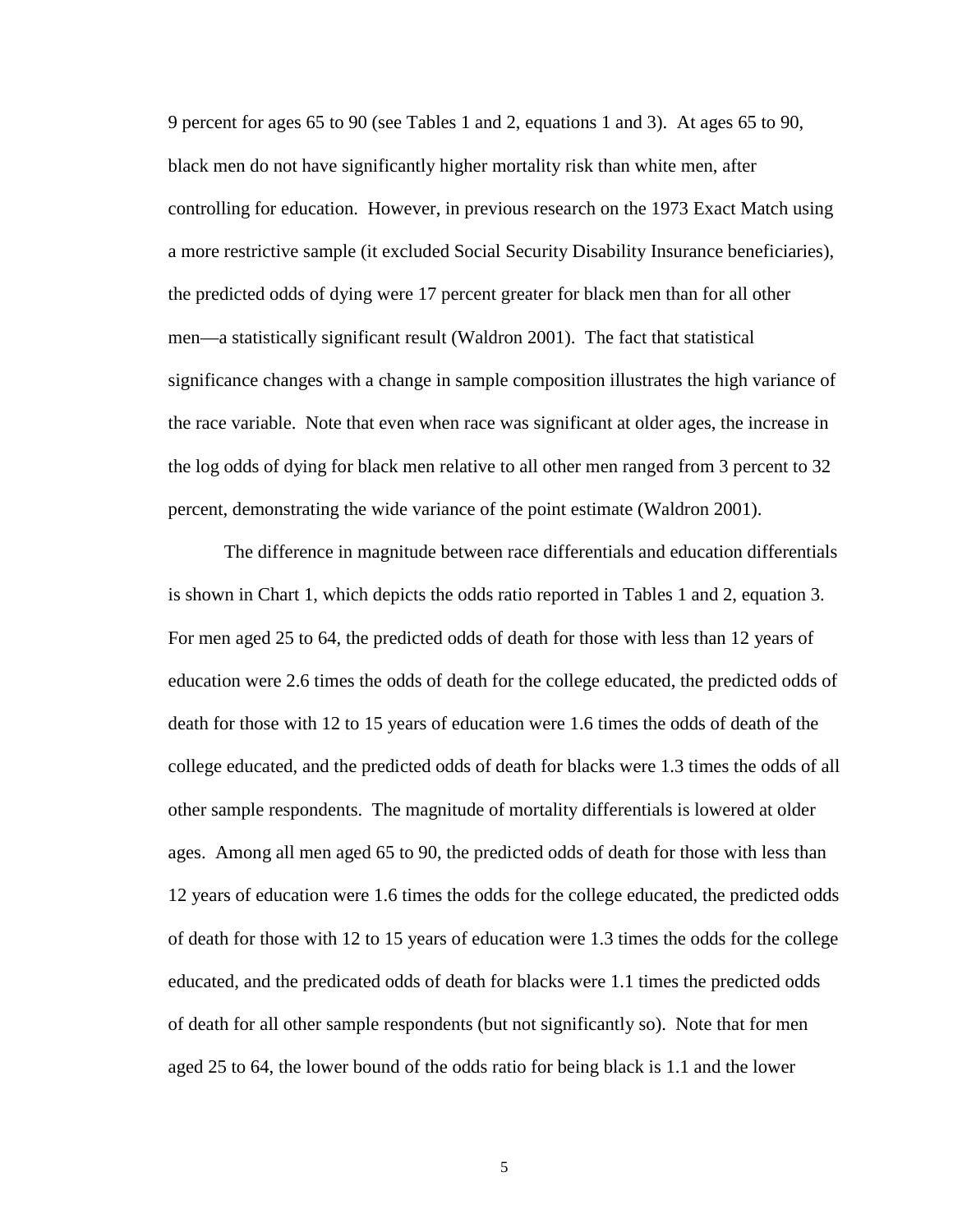# *Table 1. Estimates for men aged 25 to 64 (birth cohorts 1933 to 1948)*

|                    | Equation 1                  |                            |                           | Equation 2                 |                           | Equation 3                 |  |
|--------------------|-----------------------------|----------------------------|---------------------------|----------------------------|---------------------------|----------------------------|--|
| Variable           | Parameter<br>estimate       | Odds ratio                 | Parameter<br>estimate     | Odds ratio                 | Parameter<br>estimate     | Odds ratio                 |  |
| Intercept          | 18.7401<br>(15.3845)        | $\cdots$                   | 26.5075<br>$(15.4321)$ ** | .                          | 14.8892<br>(15.4857)      | $\cdots$                   |  |
| Age                | 0.0684<br>$(0.00446)$ *     | 1.071<br>$(1.062 - 1.08)$  | 0.0686<br>$(0.00446)$ *   | 1.071<br>$(1.062 - 1.08)$  | 0.0691<br>$(0.00446)$ *   | 1.071<br>$(1.062 - 1.081)$ |  |
| Year of birth      | $-0.0141$<br>$(0.00787)$ ** | 0.986<br>$(0.971 - 1.001)$ | $-0.018$<br>$(0.00789)$ * | 0.982<br>$(0.967 - 0.997)$ | $-0.0123$<br>(0.00792)    | 0.988<br>$(0.973 - 1.003)$ |  |
| Black <sup>a</sup> | 0.46<br>$(0.0951)$ *        | 1.584<br>$(1.315 - 1.909)$ | 0.4177<br>$(0.0956)$ *    | 1.519<br>$(1.259 - 1.831)$ | 0.2609<br>$(0.0968)$ *    | 1.298<br>$(1.074 - 1.569)$ |  |
| Married in 1973    | $\cdots$                    | $\sim$ $\sim$ $\sim$       | $-0.3898$<br>$(0.0767)$ * | 0.677<br>$(0.583 - 0.787)$ | $-0.3806$<br>$(0.0767)$ * | 0.683<br>$(0.588 - 0.794)$ |  |
| Education (years)  |                             |                            |                           |                            |                           |                            |  |
| Less than 12       | $\cdots$                    | $\cdots$                   | $\cdots$                  | $\cdots$                   | 0.9481<br>$(0.0987)$ *    | 2.581<br>$(2.127 - 3.132)$ |  |
| 12 to 15           | $\cdots$                    | $\cdots$                   | $\cdots$                  | $\cdots$                   | 0.4563<br>$(0.094)$ *     | 1.578<br>$(1.313 - 1.897)$ |  |
| 16 or more         | $\cdots$                    | $\cdots$                   | $\cdots$                  | $\sim$ $\sim$ $\sim$       | Reference<br>variable     | Reference<br>variable      |  |

SOURCE: Author's calculations using data from the 1973 Exact Match.

NOTES: . . . = not applicable.

 $* =$  standard error significant at the 5 percent level.

\*\* = standard error significant at the 10 percent level.

a. Race differential narrows with age in an interaction not shown here.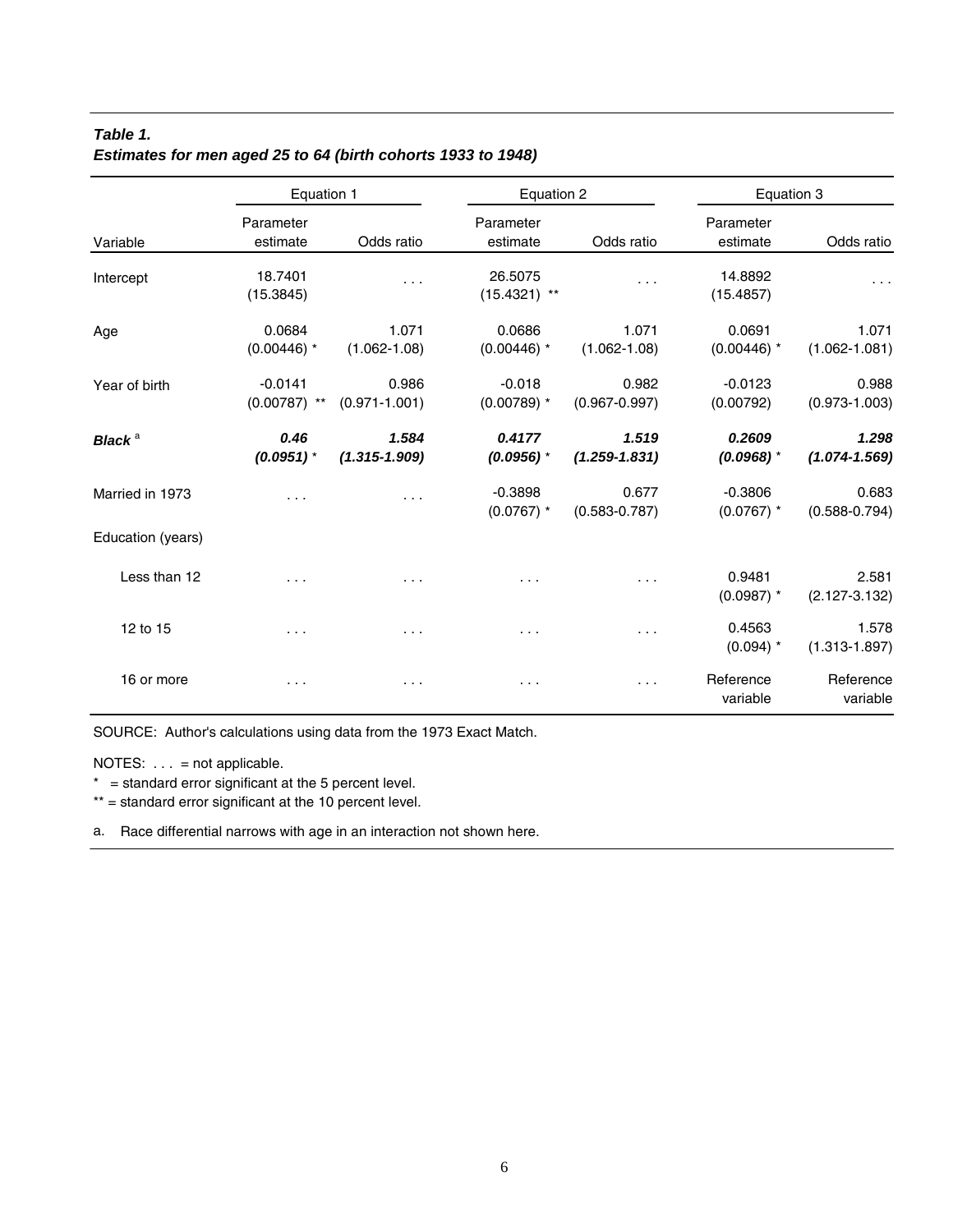# *Table 2. Estimates for men aged 65 to 90 (birth cohorts 1908 to 1932)*

|                            | Equation 1                |                            | Equation 2                |                            | Equation 3                  |                            |
|----------------------------|---------------------------|----------------------------|---------------------------|----------------------------|-----------------------------|----------------------------|
| Variable                   | Parameter<br>estimate     | Odds ratio                 | Parameter<br>estimate     | Odds ratio                 | Parameter<br>estimate       | Odds ratio                 |
| Intercept                  | 19.963<br>$(5.4639)$ *    | $\cdots$                   | 18.5246<br>$(5.4661)$ *   | $\cdots$                   | 8.8557<br>$(5.5564)$ **     | $\cdots$                   |
| Age                        | 0.0752<br>$(0.00285)$ *   | 1.078<br>$(1.072 - 1.084)$ | 0.0757<br>$(0.0028)$ *    | 1.079<br>$(1.073 - 1.085)$ | 0.0767<br>$(0.00285)$ *     | 1.08<br>$(1.074 - 1.086)$  |
| Year of birth <sup>a</sup> | $-0.0149$<br>$(0.0028)$ * | 0.985<br>$(0.980 - 0.991)$ | $-0.014$<br>$(0.0028)$ *  | 0.986<br>$(0.981 - 0.992)$ | $-0.00918$<br>$(0.00285)$ * | 0.991<br>$(0.985 - 0.996)$ |
| <b>Black</b>               | 0.1909<br>$(0.0547)$ *    | 1.21<br>$(1.087 - 1.347)$  | 0.1633<br>$(0.055)$ *     | 1.177<br>$(1.057 - 1.311)$ | 0.0835<br>(0.0556)          | 1.087<br>$(0.975 - 1.212)$ |
| Married in 1973            | $\cdots$                  | .                          | $-0.2524$<br>$(0.0414)$ * | 0.777<br>$(0.716 - 0.843)$ | $-0.2317$<br>$(0.0415)$ *   | 0.793<br>$(0.731 - 0.860)$ |
| Education (years)          |                           |                            |                           |                            |                             |                            |
| Less than 12               | $\cdots$                  | $\cdots$                   | $\cdots$                  | $\cdots$                   | 0.4602<br>$(0.0496)$ *      | 1.584<br>$(1.438 - 1.746)$ |
| 12 to 15                   | $\cdots$                  | $\cdots$                   | $\cdots$                  | $\sim$ $\sim$ $\sim$       | 0.2323<br>$(0.0508)$ *      | 1.262<br>$(1.142 - 1.394)$ |
| 16 or more                 | $\cdots$                  | $\cdots$                   | .                         | .                          | Reference<br>variable       | Reference<br>variable      |

SOURCE: Author's calculations using data from the 1973 Exact Match.

NOTES: . . . = not applicable.

 $* =$  standard error significant at the 5 percent level.

\*\* = standard error significant at the 10 percent level.

a. yob \* (< 12 years of education) and yob \* (12–15 years of education) significant in an interaction not shown here.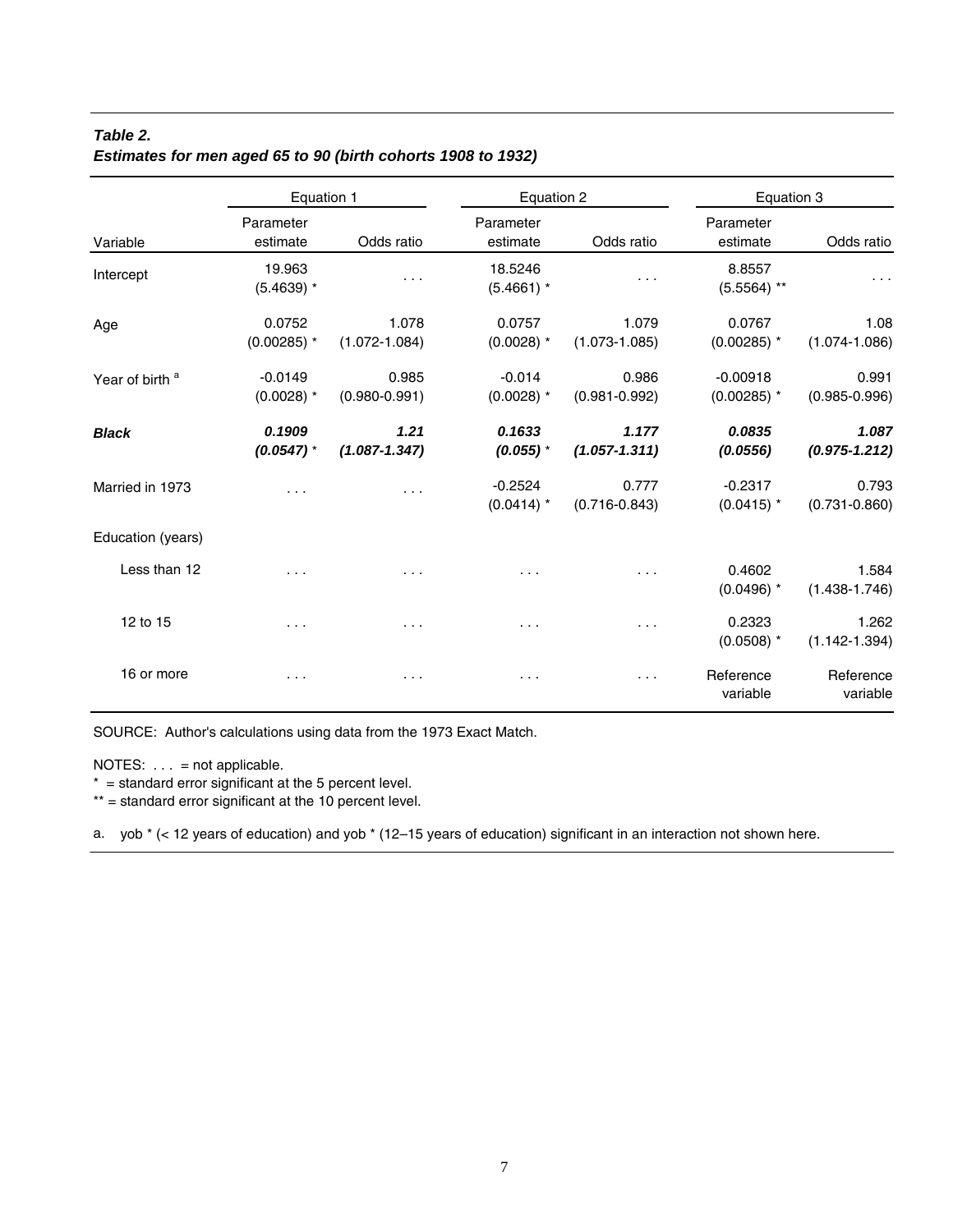# *Chart 1. Odds ratios for men aged 25 to 64 and 65 to 90, by educational attainment*



SOURCE: Author's calculations using data from the 1973 Exact Match.

NOTE: Reference variables are "all other races" and "college educated," respectively.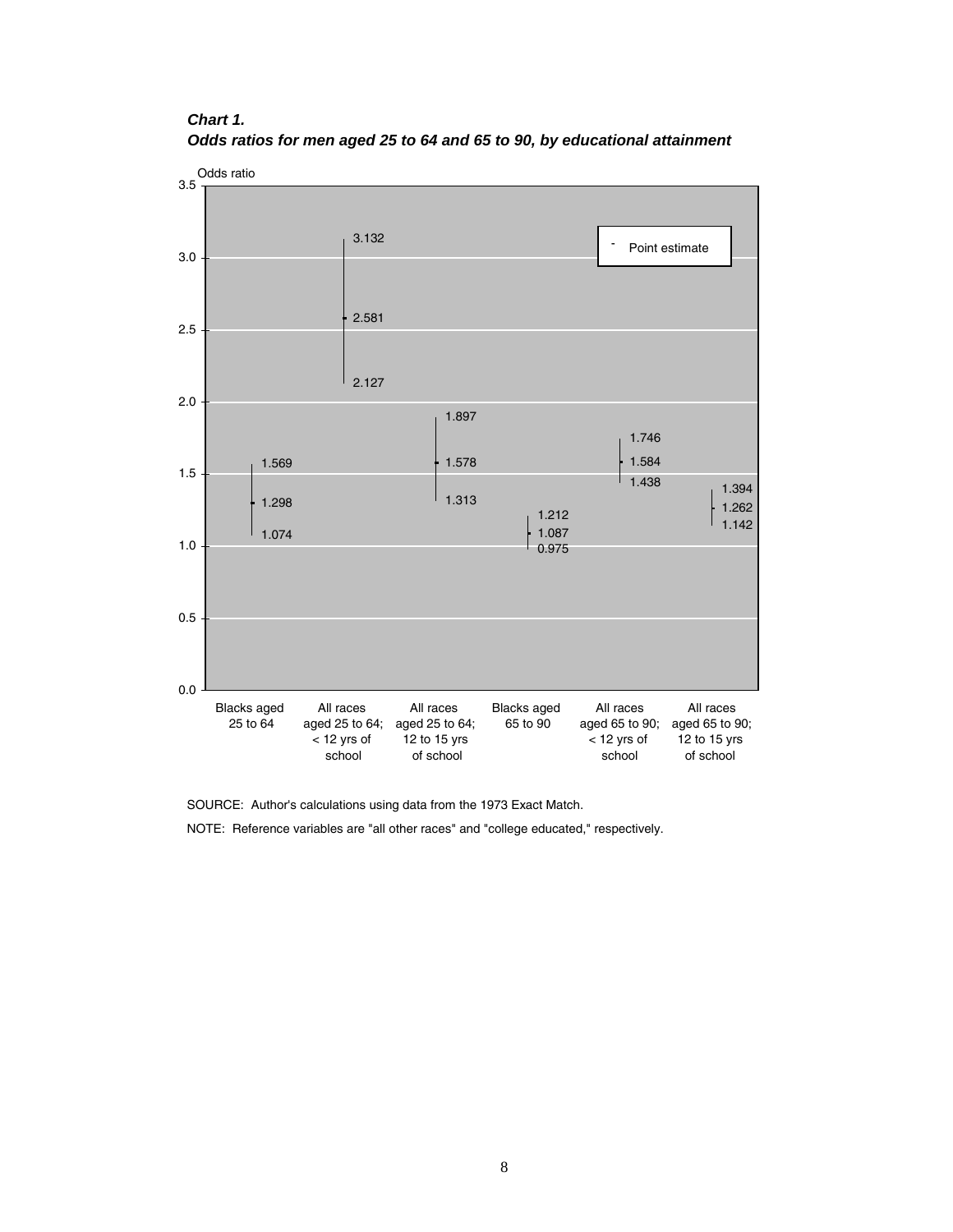bound of the odds ratio for having 12 to 15 years of education is 1.3, highlighting the greater power of the education variables in explaining mortality differences between men.

The point estimate on race for ages 25 to 64 may be slightly misleading because an interaction of race with age is significant in that age range and narrows the differential between blacks and all other races as individuals in the sample move from age 25 to age 64. The widest mortality differential appears at age 25 and narrows quite a bit by age 45 (illustrated in Chart 2). The crossover at age 55 is not significant and should be interpreted as showing that the differentials are statistically indistinguishable at ages 55 to 60. Note that the ambiguous quality of race data makes it unclear how much of this age interaction is a reflection of actual events and how much is a reflection of measurement error.

## **Trends in Educational Attainment Over Time**

Since a large portion of the difference in average life expectancy at age 25 between black men and all other men is explained by differences in average educational achievement, it is instructive to examine how differences in the level of schooling between those groups have been changing over time. Overall, black men no longer complete high school at lower rates than do white men, but white men still complete college at greater rates than do black men. For the 1908–1910 birth cohort, 22 percent more black men did not complete high school; for the 1968–1970 birth cohort, slightly more white men were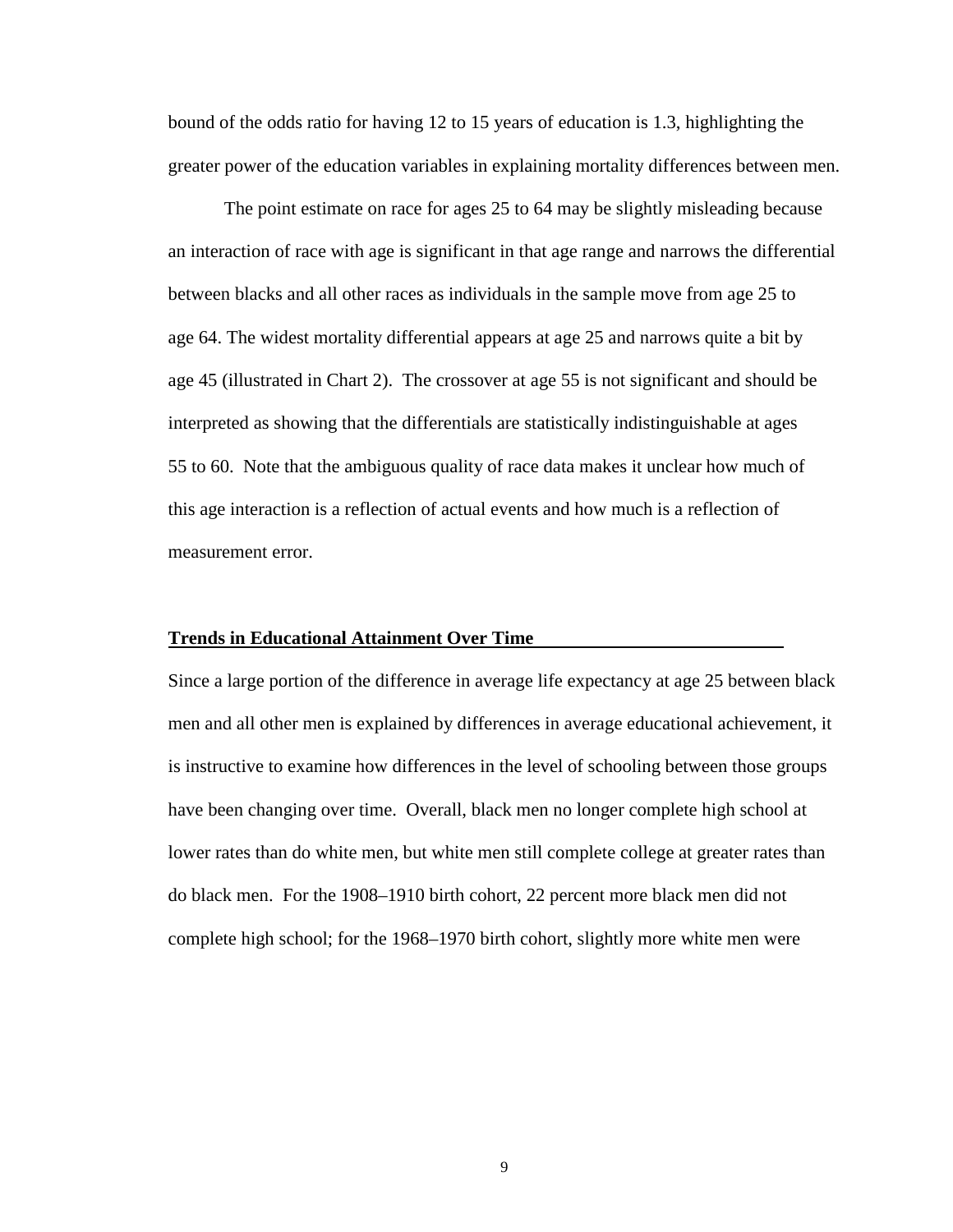# *Chart 2.*





SOURCE: Author's calculations using data from the 1973 Exact Match.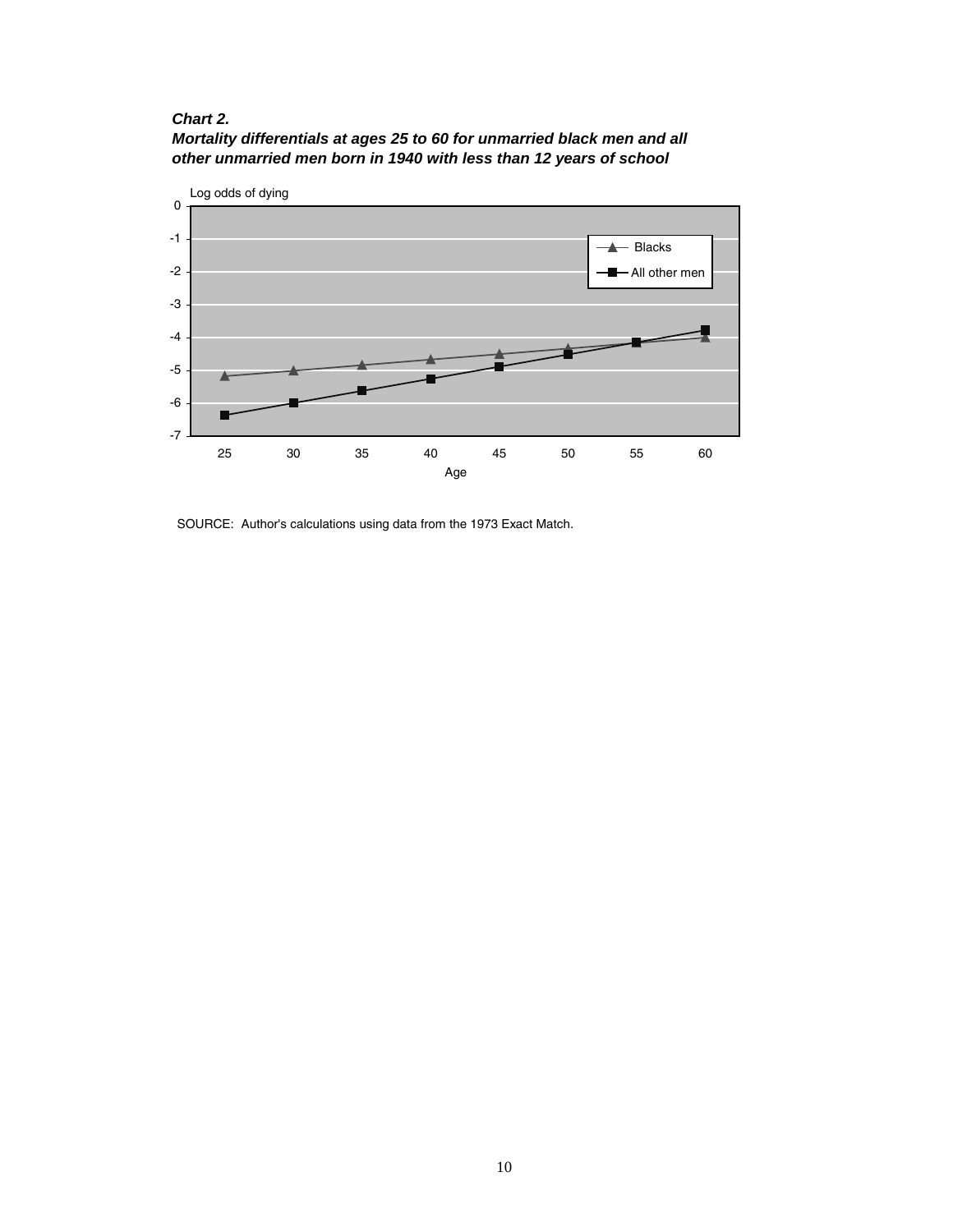high school dropouts (see Chart 3).<sup>1</sup> Note that the average difference in high school completion by race did not drop below 10 percent until the 1941–1943 birth cohort and was not eliminated until the 1959–1961 birth cohort. The percentage of black men with 12 to 15 years of education surpassed the percentage of their white counterparts beginning with the 1944–1946 birth cohort. The reason is that the percentage of white men completing college sharply increased in this time period. The percentage of white men obtaining a bachelor's degree has since dropped from its peak during the Vietnam War era, but there are still about 12 percent more white men than black men with a bachelor's degree for the 1968–1970 birth cohort (see Charts 4 and 5).

The median annual earnings of college graduates have been rising relative to those of high school graduates since 1980 (see Chart 6). How this will translate into mortality risk differences between the black and white population depends in part on whether education affects mortality through its impact on lifetime earnings, through the beneficial effects of a higher level of education on one's ability to learn healthy behaviors, or through its impact on an individual's relative (not absolute) rank in the income distribution. There is currently no consensus on this question.

 $\overline{a}$ 

 $<sup>1</sup>$  In Charts 3–5, data for birth cohorts 1908 to 1934 are not directly comparable with data for birth cohorts</sup> 1935 to 1970. For birth cohorts 1908 to 1934, level of education is observed in 1973 at ages 39 to 65 in the 1973 Exact Match; for birth cohorts 1935 to 1970, level of education is observed at age 30 in the 1965 to 2000 Current Population Surveys, respectively. The education variable in the CPS for 1992 and later is not directly comparable with pre-1992 data; so after 1992, CPS education categories "38 to 42" are included here in the 12 to 15 years of education category.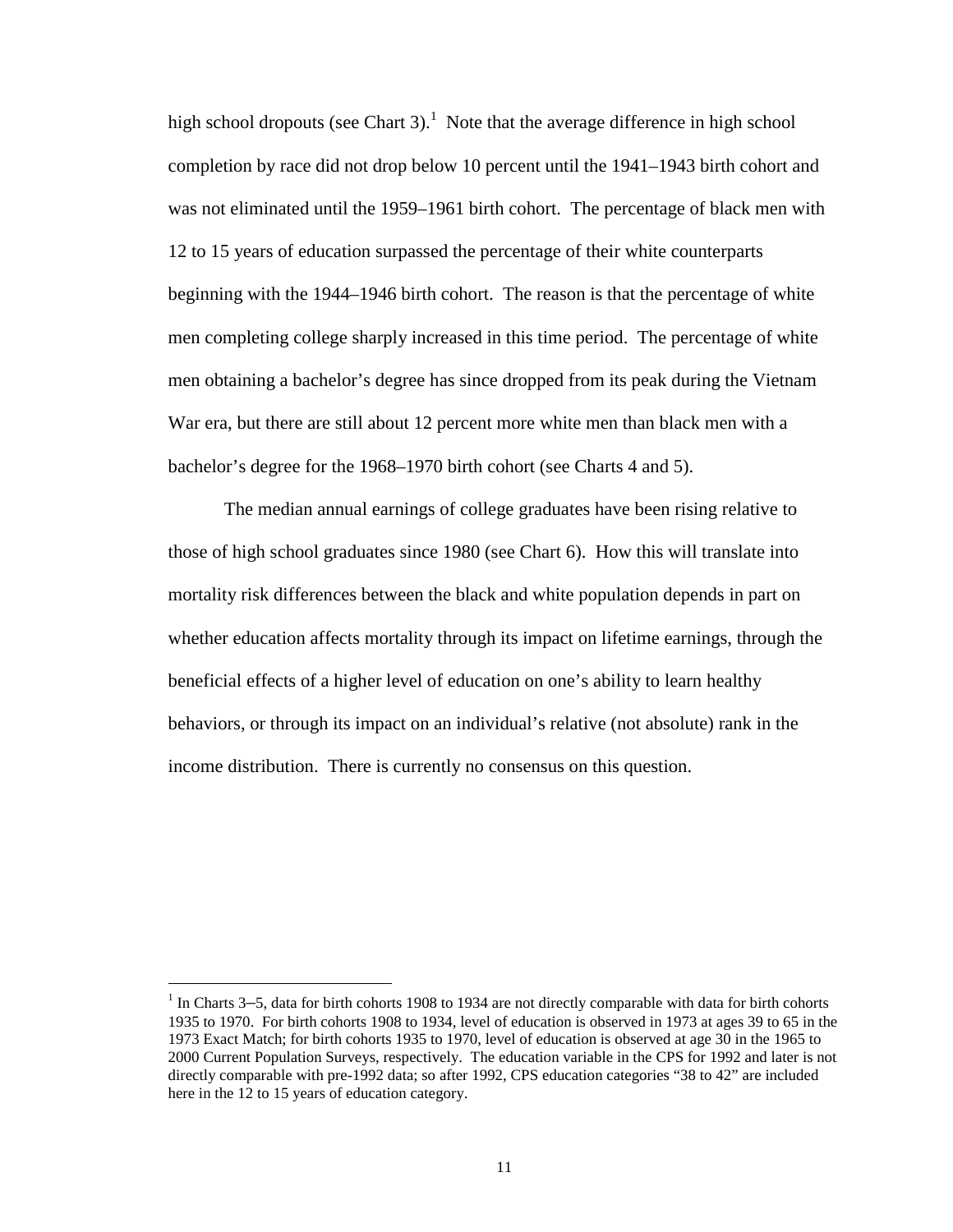# *Chart 3.*



*Educational attainment (less than 12 years of school) of white and black men, by birth cohort* 

SOURCE: 1973 Exact Match (birth cohorts 1908–1934); 1965 to 2000 CPS (birth cohorts 1935–1970).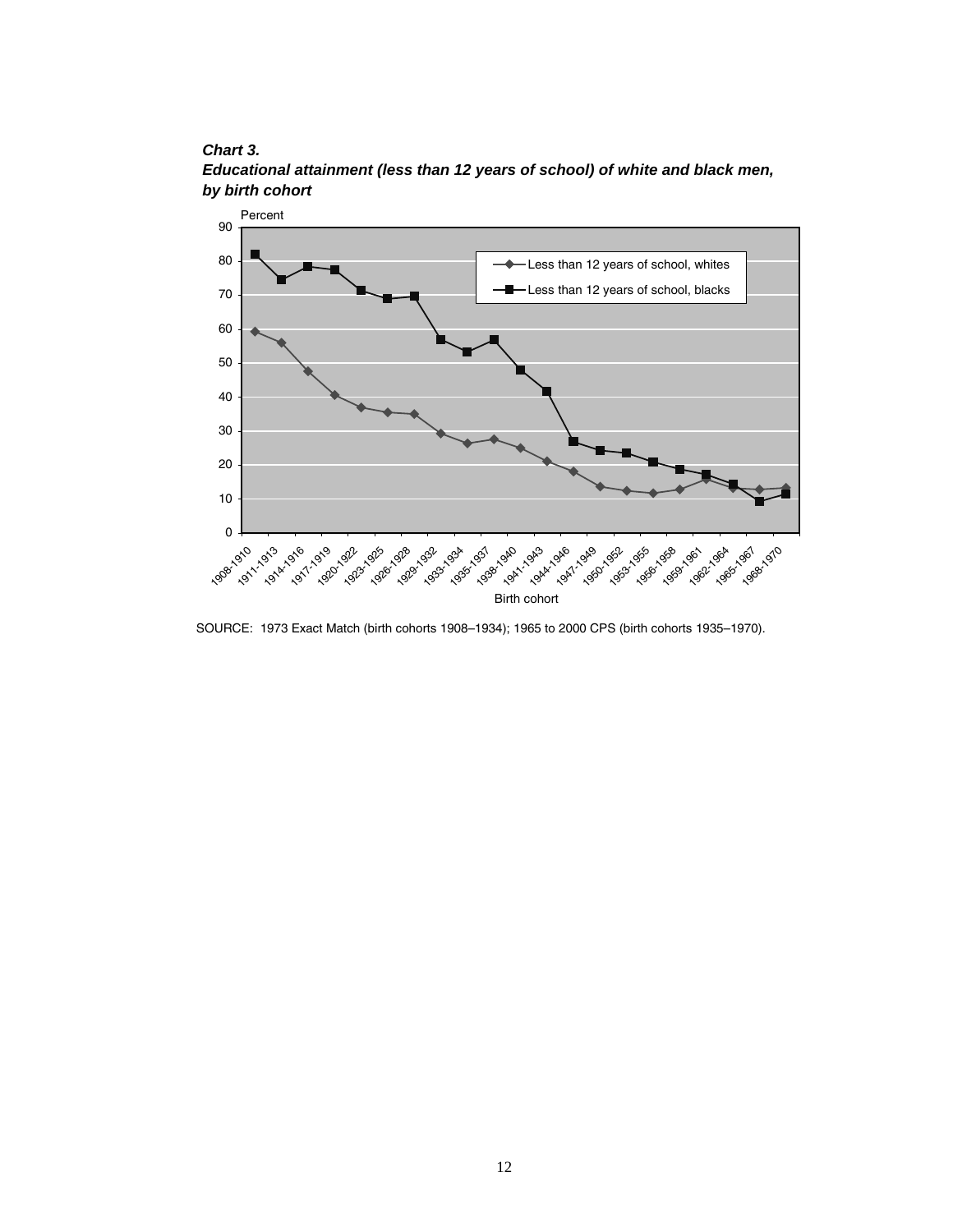*Chart 4.* **Educational attainment (12–15 years of school) of white and black men,** *by birth cohort* 



SOURCE: 1973 Exact Match (birth cohorts 1908–1934); 1965 to 2000 CPS (birth chorts 1935–1970).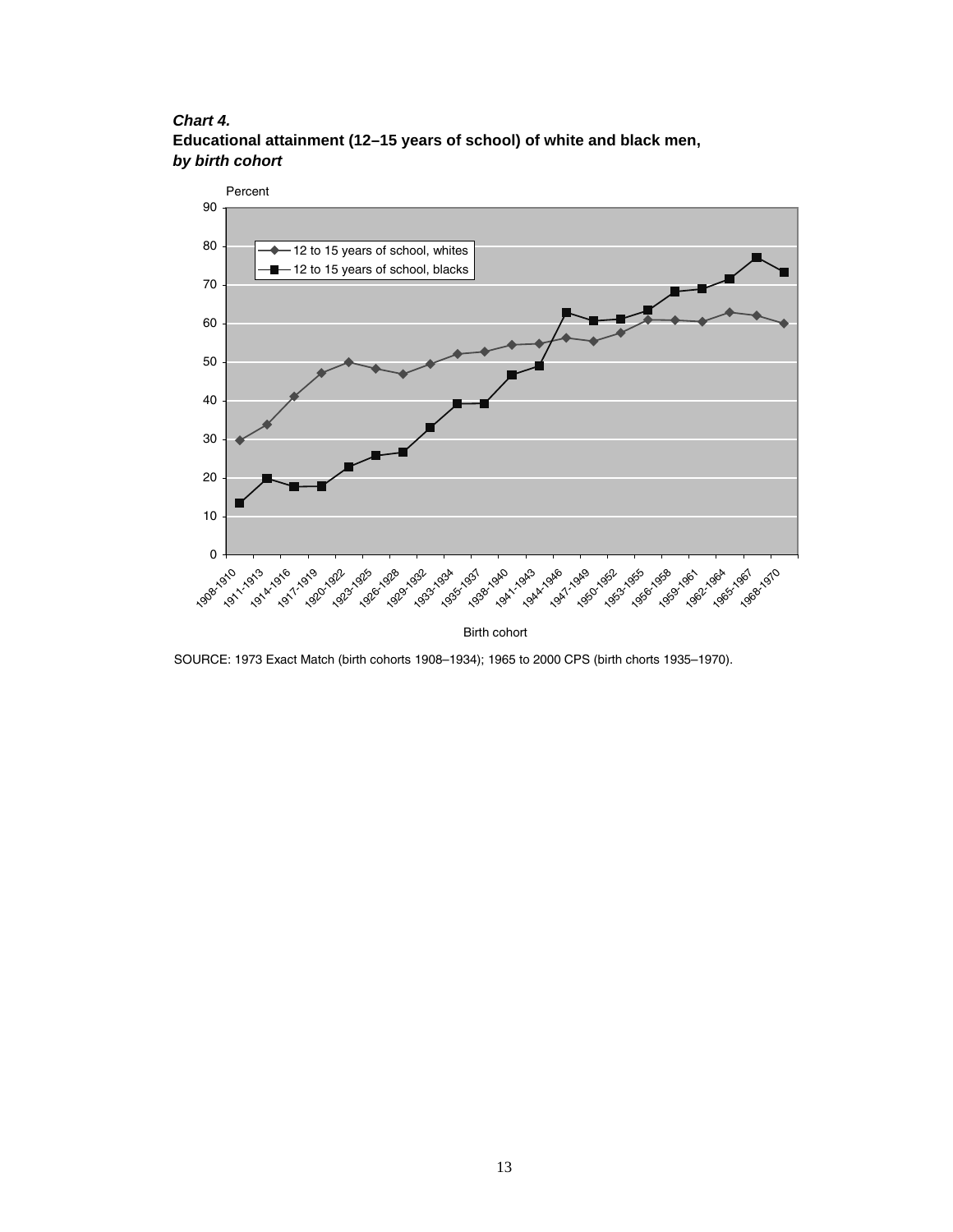## *Chart 5.*

*Educational attainment (16 or more years of school) of white and black men, by birth cohort* 



SOURCE: 1973 Exact Match (birth cohorts 1908–1934); 1965 to 2000 CPS (birth cohorts 1935–1970).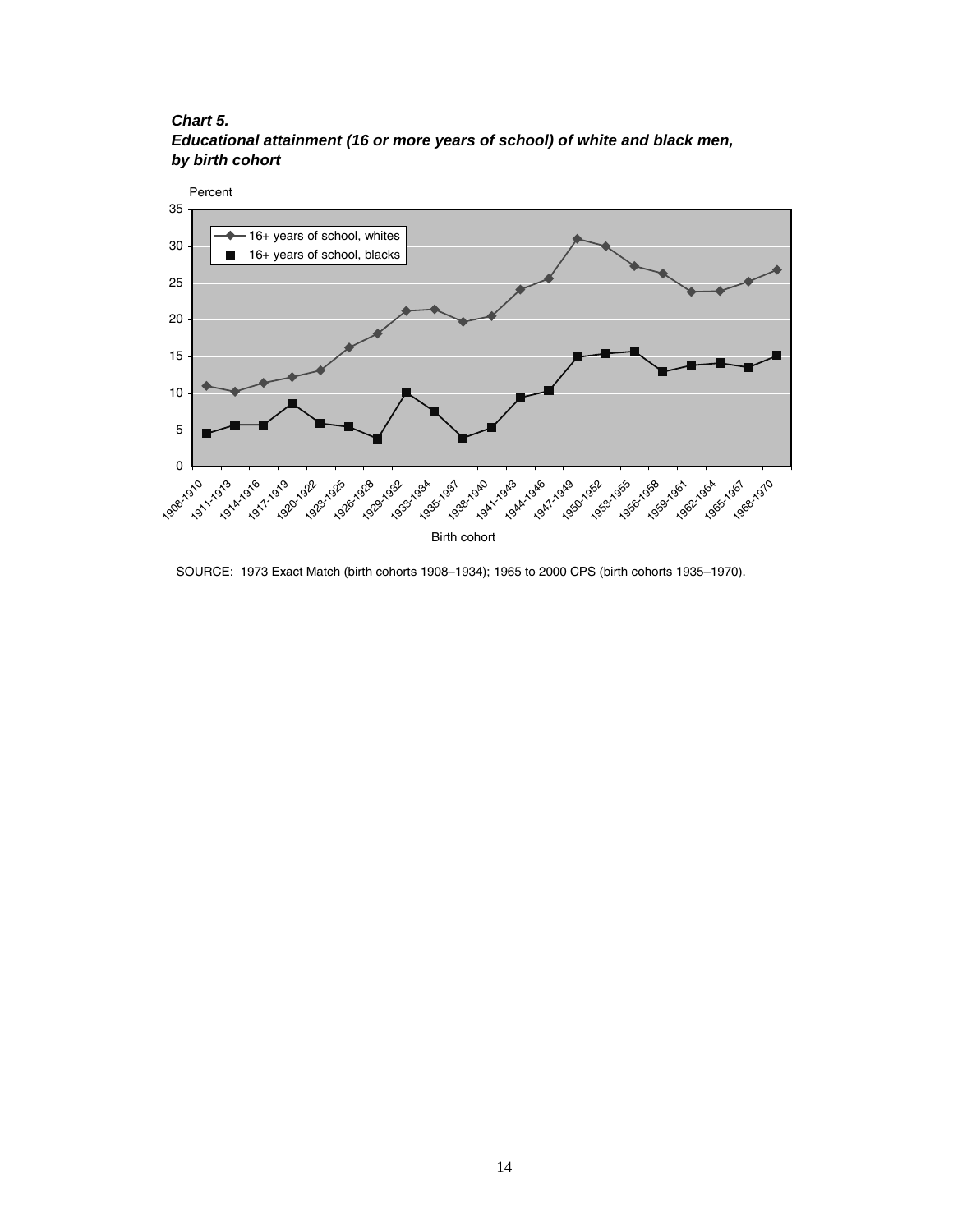*Chart 6.* 



*Ratio of median annual earnings of college graduates aged 25 to 34 relative to high school graduates aged 25 to 34*

SOURCE: National Center for Education Statistics, *The Condition of Education (2001),* Table 18–2.